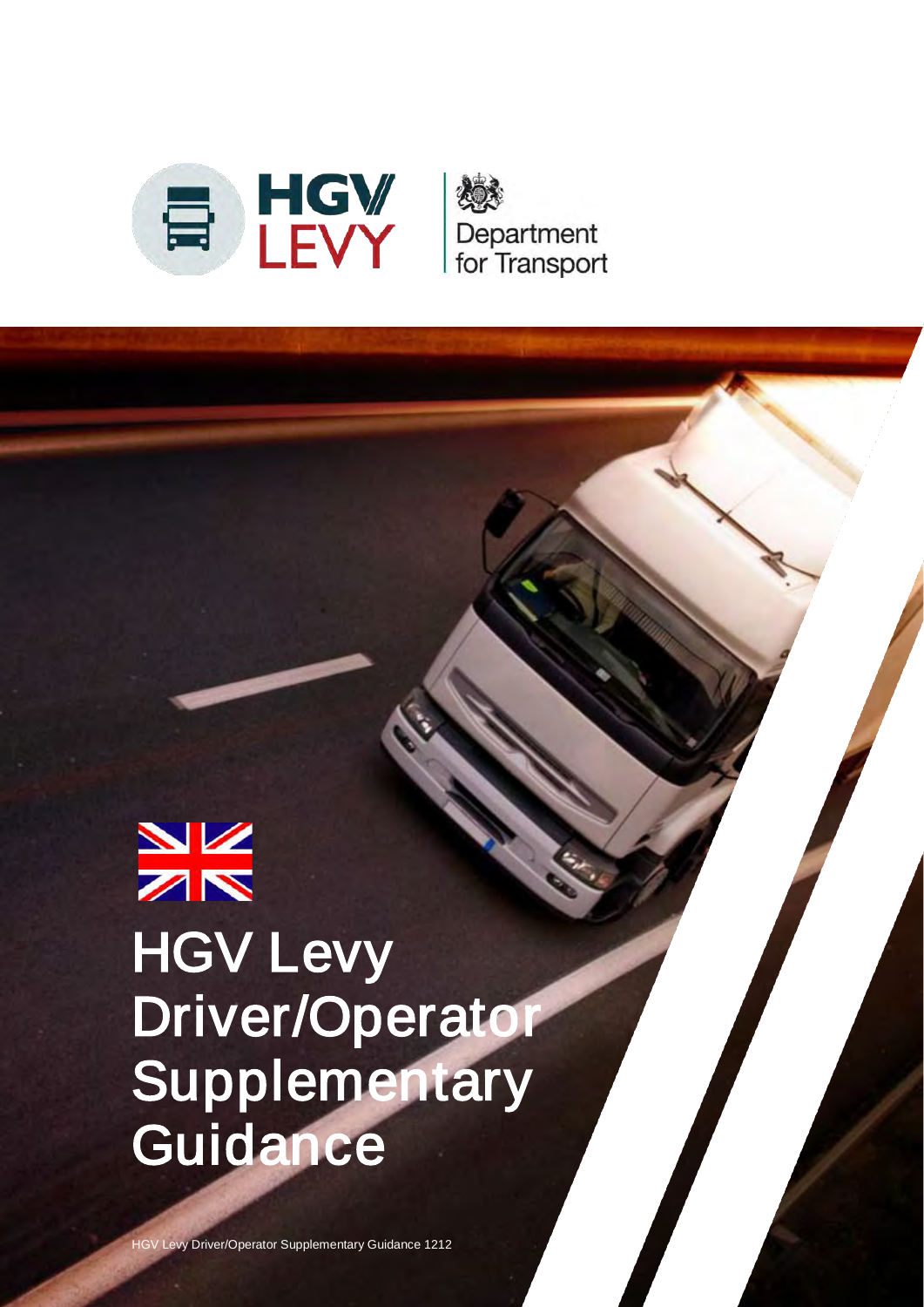

# HGV LEVY FEATURES

# 1. What is the HGV Road User Levy?

The HGV levy is a time-based charge that all HGVs at or above [1](#page-1-0)2,000kg must pay for using UK roads<sup>1</sup>.

# 2. Who can pay the levy?

For foreign HGVs, the levy can be paid by the operator, driver, or a booking agent.

#### 3. What is classed as a foreign HGV?

Any HGV not registered in the UK. This includes HGVs registered on the Isle of Man and the Channel Islands.

#### 4. Who is liable for paying the levy for foreign HGVs?

For HGVs not registered in the UK, the driver and operator are jointly liable. The levy must be paid before the vehicle uses UK roads.

# 5. When do I have to start paying the levy?

The levy will apply to all HGVs at or above 12 tonnes using UK roads from 1 April 2014. An online payment portal will be available before this date, so you can pay in advance.

 $\overline{a}$ 

<span id="page-1-0"></span> $1$  There are a limited number of exceptions including showmans vehicles and vehicles being used for driver instruction.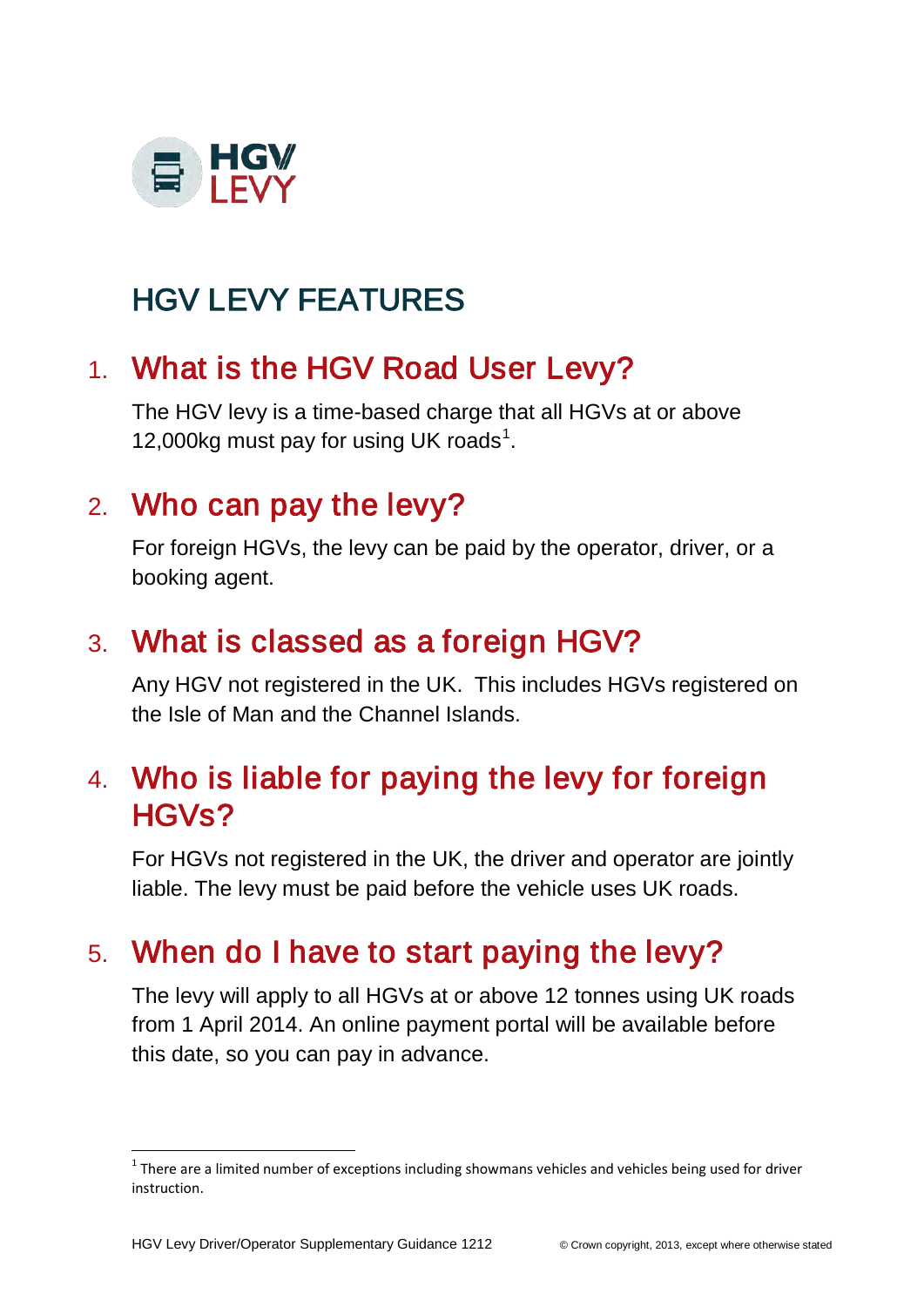

# 6. At what point of the trip should I pay the levy?

You must have a valid HGV levy for your vehicle before it uses UK roads. A valid levy is needed for every day the vehicle operates in the UK. The levy cannot be paid retrospectively (like the London Congestion Charge). If you use an HGV in the UK without the correct levy you are committing a criminal offence.

#### 7. When does a day start and finish?

The levy is a time-based charge, which must be paid by the day or multiples of days (by the week, month or year). For payment purposes, a day runs from midnight (00:00:00) to one second before midnight (23:59:59).

# 8. Does the rate per day that I pay reduce if my HGV visits the UK frequently, or stays in the UK for more than a few days?

Yes. There are discounted rates for longer levy payment.

# 9. How will I know the cheapest way to buy the levy for the period I want to specify?

The foreign operator payment system will identify this for you automatically as part of the payment process.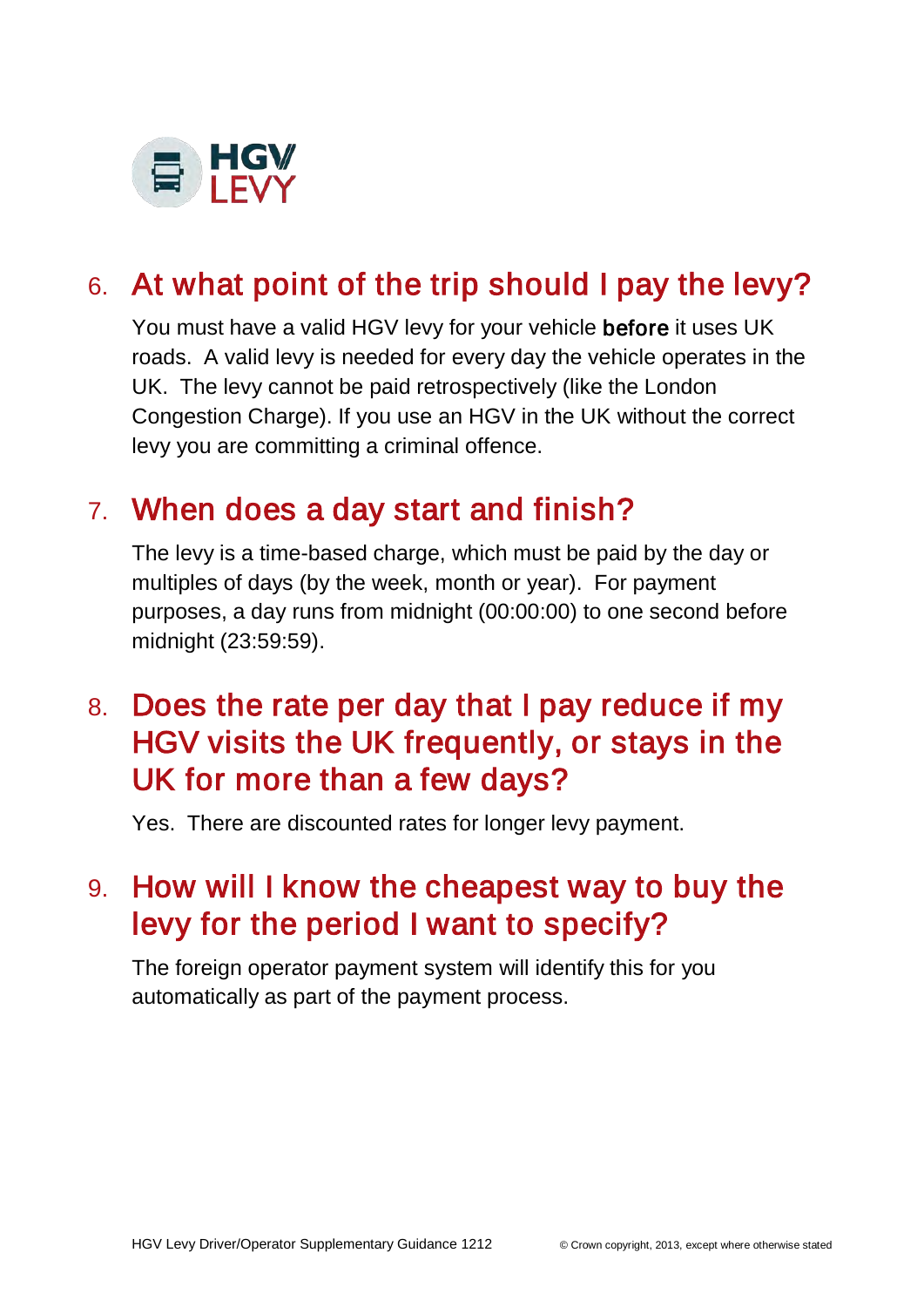

# 10. If I buy an annual levy, when is the money transferred?

You pay the full amount in advance<sup>[2](#page-3-0)</sup>.

# 11. Does the levy apply for a calendar week, month or year?

No, it applies for a rolling period running from midnight on the day the levy begins to one second before midnight on the day the levy expires.

# 12. How is the levy rate that my vehicle pays calculated?

The levy is set in bands and reflects the type of HGV, the number of axles and its maximum weight.

# 13. What band is my HGV in, and how much will I have to pay?

You can check the amount you need to pay online, through the payment portal and at [www.hgvlevy-info.org.uk](http://www.hgvlevy-info.org.uk/) 

# 14. Do I pay VAT on the levy?

No, the HGV Levy is a user charge and therefore not subject to VAT.

 $\overline{a}$ 

<span id="page-3-0"></span> $2$  Some payment channels such as bank transfer require up to 8 days clearance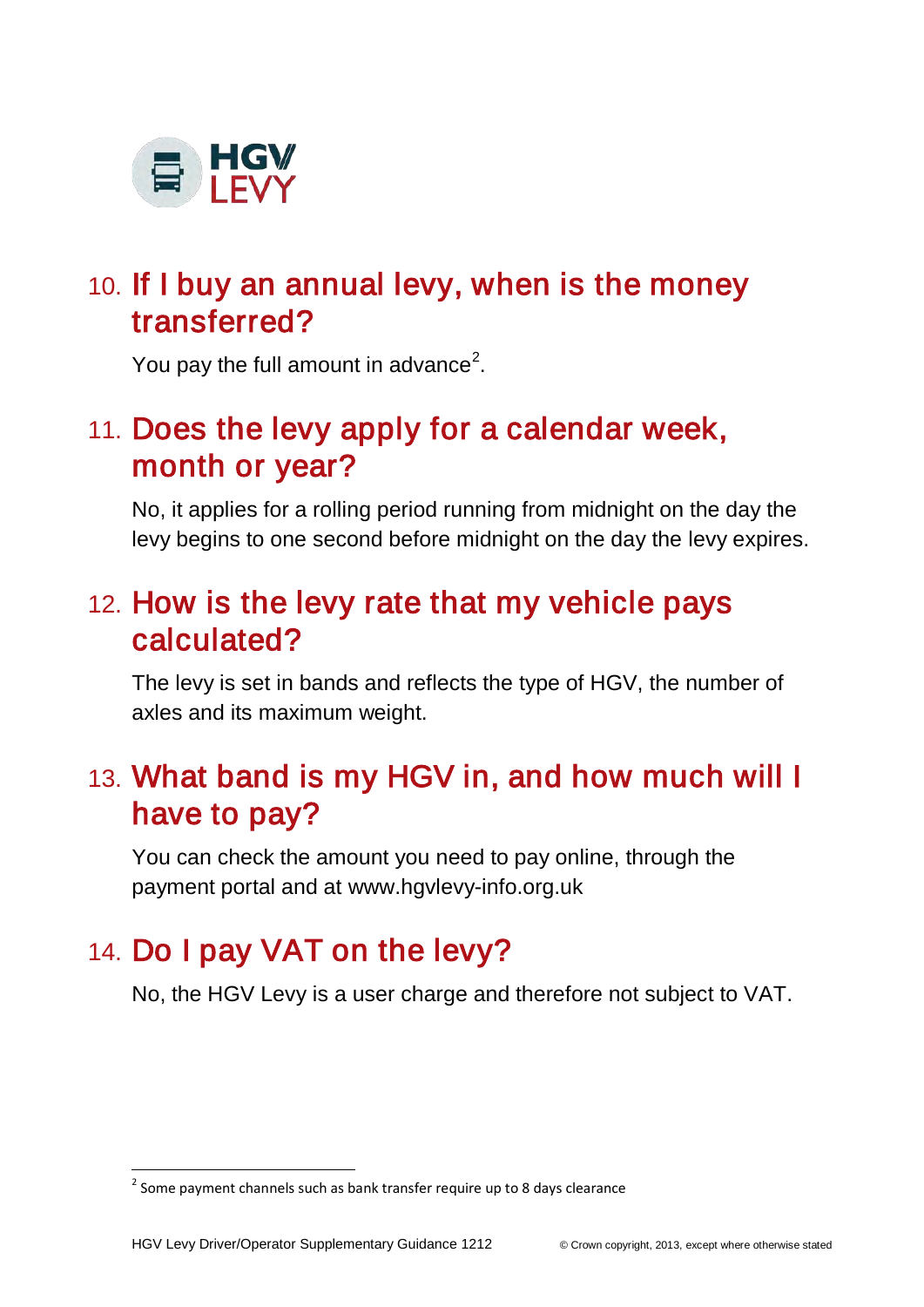

# 15. What if different trailers are towed whilst the HGV is in the UK?

If the vehicle is going to tow different trailers during the duration of the levy, it's important to enter the maximum weight of the heavier combination into the payment portal.

#### 16. What registration number should I enter?

The levy applies to the registration number of the rigid vehicle or tractor unit; the registration number of the trailer is not used.

#### 17. Do I get a receipt?

When you pay using the website, you'll receive a confirmation email or text message with a unique payment reference number. This will be sent to whoever pays the levy.

If you pay at a point-of-sale agent, you'll get a printed receipt.

#### 18. Do I get a disc to display in my vehicle?

No, there will be no physical sign of payment, such as a paper disc or sticker to display in the vehicle. Instead, the levy is recorded in a publicly available database, using the vehicle registration as the unique identifier.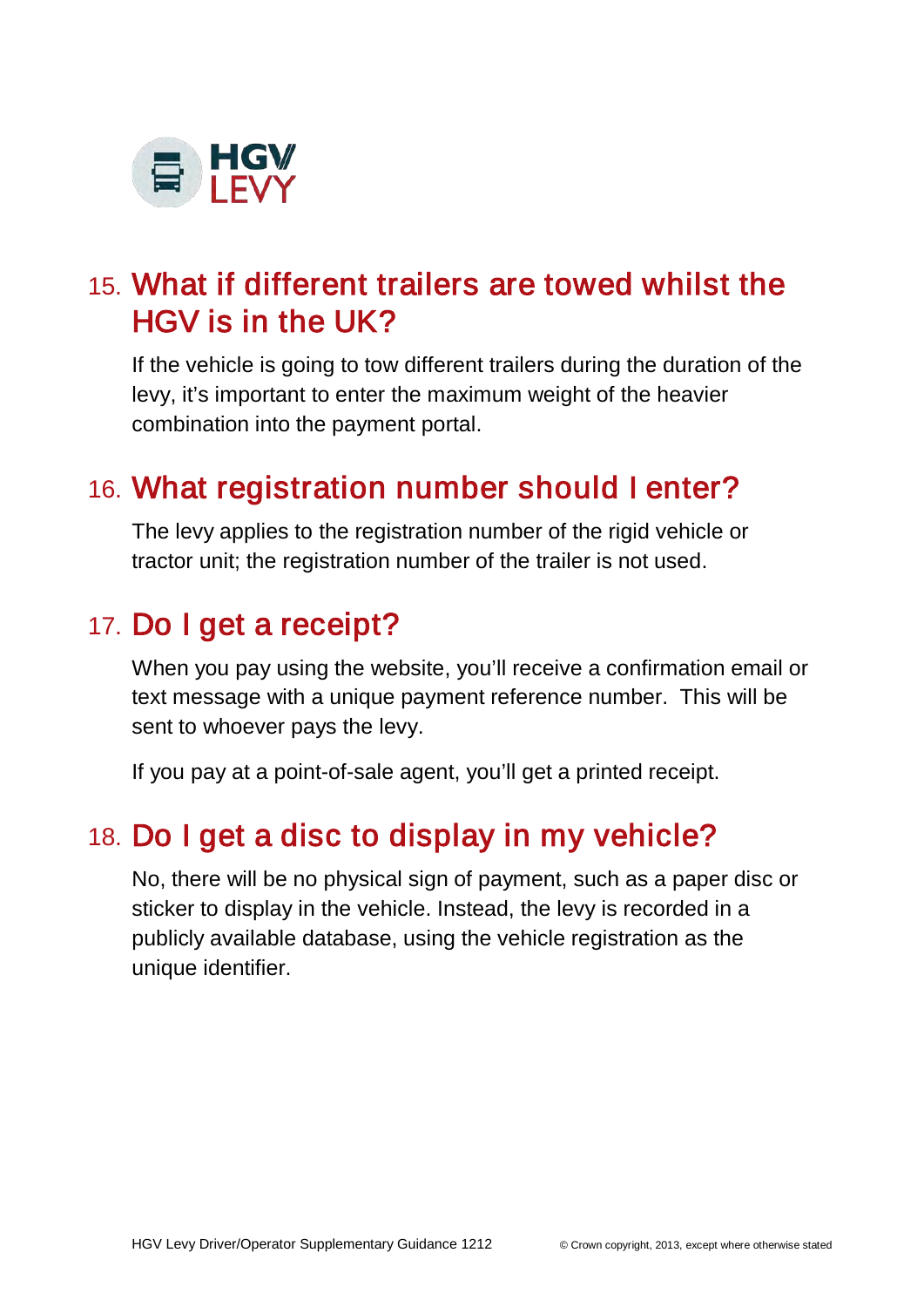

# 19. How do I check that the vehicle has a valid levy and that the correct amount has been paid?

The registration of the vehicle, its nationality, the levy band purchased, and the start and end date of the levy will be available on an on-line Public Register which can be used to check the levy status of a vehicle by entering its registration.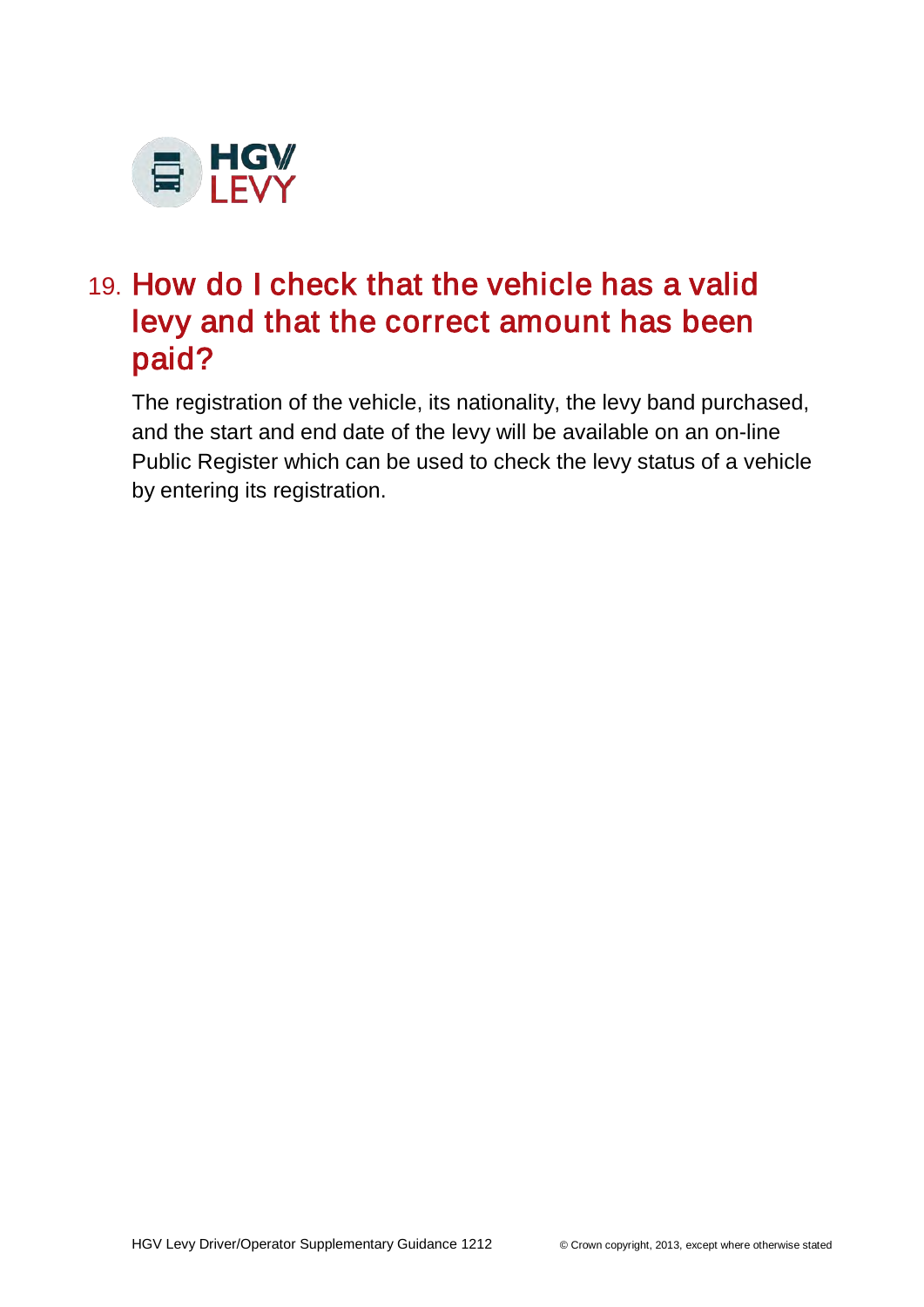

# PAYING THE HGV LEVY

# 20. How do I pay the levy?

You can create an account through the payment portal, and pay for vehicles specified on the account using a credit or debit card; prefunded account Paypal or some fuel cards. In some cases, you can also pay by bank transfer.

Alternatively, you can 'Pay and Go' whereby a payment is made at a point-of-sale agent, using your credit or debit card, or cash. 'Pay and Go' is more suited to one-off trips to the UK.

You can also pay by phone, using a credit or debit card.

#### 21. Can I set up an account?

You will be able to register and set up an account through the payment portal. If you have a fleet of 50 or more HGVs, we can bulk upload the details for you ahead of the HGV levy introduction of 1 April 2014. You will be able to register for this service from the 1<sup>st</sup> February. The cutoff date for receiving the data to allow this bulk loading is  $28<sup>th</sup>$  February 2014.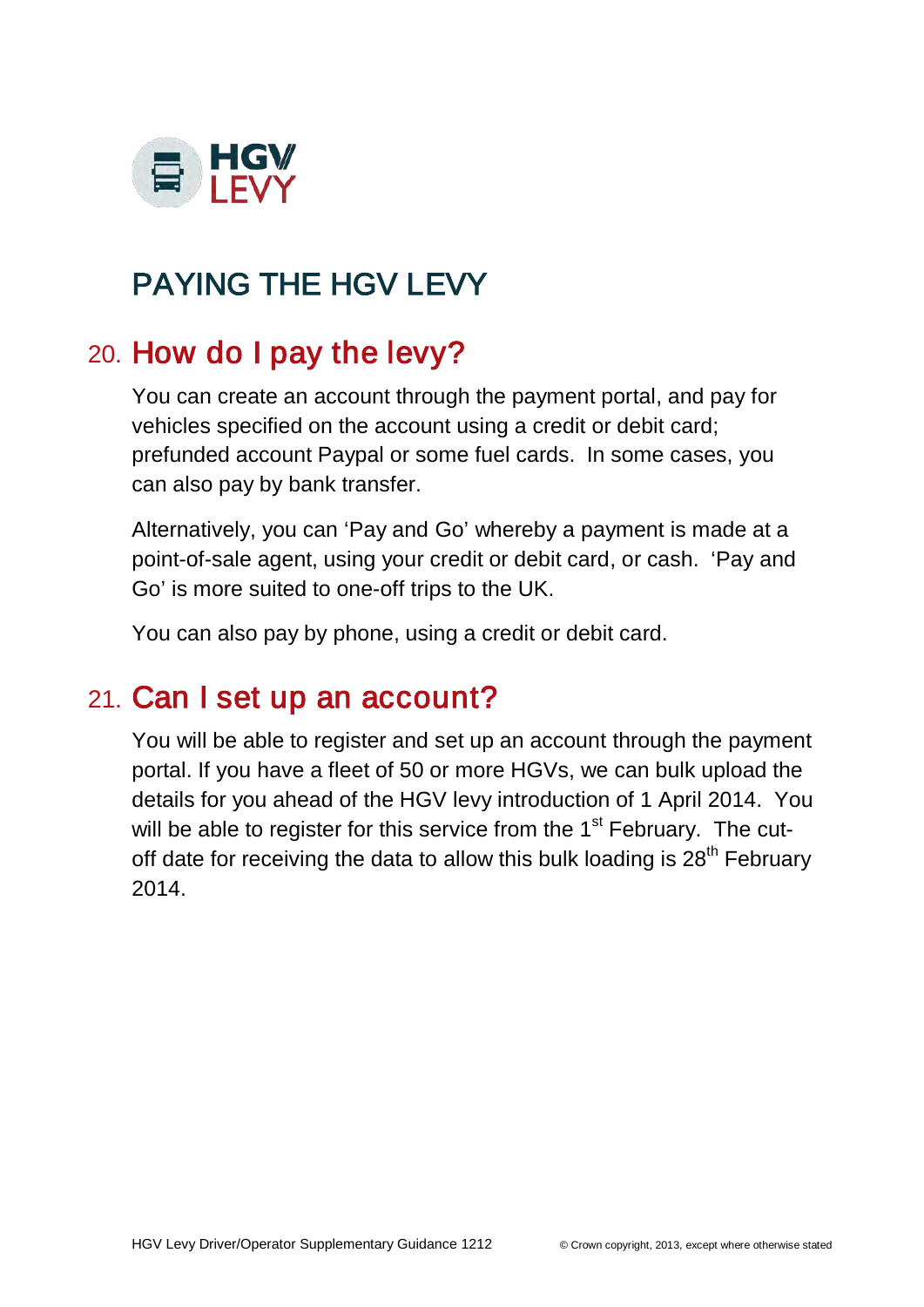

# 22. What are the benefits of an account?

If you have an account, basic details of your HGVs and payment details will be retained by the system. You can manage your account as your operations change to make the process of paying the Levy straight-forward. By contrast you have to re-enter all the vehicle and payment details each time you use 'Pay and Go'. Through your account, you are able to:

- make payments for multiple vehicles
- receive refunds on outstanding months of levy that are unused (refunds are not available for 'pay and go')
- receive a reminder when the levy for a particular vehicle is about to expire.
- change the dates on a levy if the vehicle is covered by an account, as long as you make the changes by 9pm GMT the day before the levy starts (if you 'pay and go', you would lose the levy paid).

#### 23. Who can administer an account?

There will be user-defined security levels, which means you can choose whether to allow your drivers to buy the levy themselves. If a driver is authorised to buy the levy, the system cannot control which levies they buy. But if you allocate each of them a unique user identifier, you'll have a full audit trail of who made which purchases.

#### 24. What account management information will I have?

If you have an account, you can access details of transactions and payment history.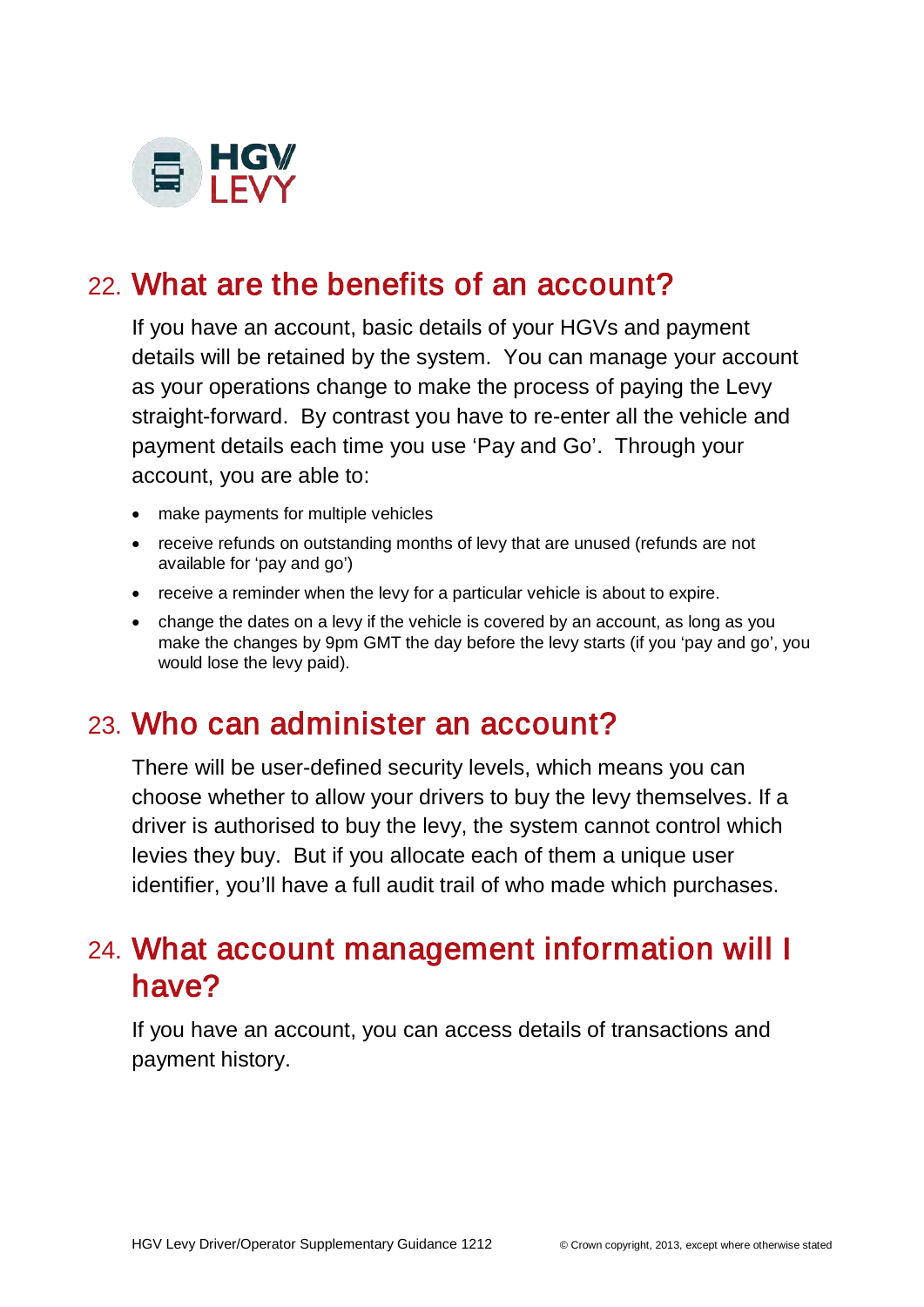

# 25. Can I get a refund if I don't have an account?

No, you can only get a refund if you have a registered account as a payment trail is needed to the person who originally purchased the levy.

If you pay as you go, you cannot change the dates on the levy once you have purchased it.

# 26. If I've paid annually for the levy, and I then sell the HGV, or it's off the roads outside the UK, can I get a refund?

If you've bought an annual levy through an account, and the HGV is then off the road or sold, you can apply for a refund.

#### 27. How is a refund calculated?

A refund is calculated using the following formula:

(annual levy/10) x months used (whole or part month).

For example, if you've bought an annual levy for a 40-tonne HGV at £1,000, and you've used 6 months before you sell the HGV, the refund would be £400.

#### 28. Can I transfer a levy between vehicles?

No, you cannot transfer a levy between vehicles. If you are replacing a vehicle you would have to get a refund for the unused part of the levy for the original vehicle, and purchase a new levy for the replacement vehicle.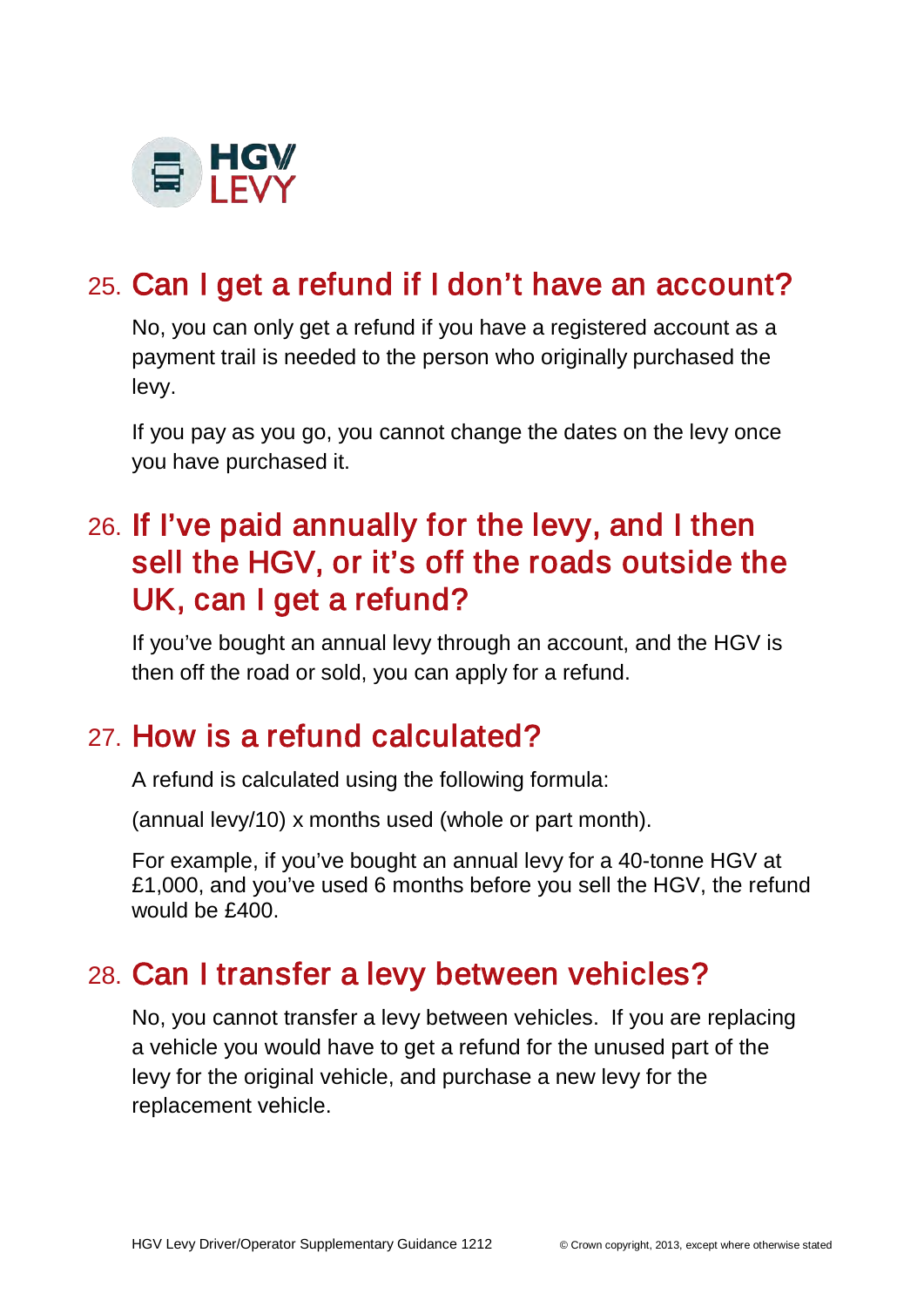

# 29. What account management functions are available if I have a registered account?

You can add or delete vehicle details, set payment access authorisations and specify the payment channel you wish to use.

If you dispose of a vehicle, you should delete its registration from the database, to avoid the possibility of duplications which you risk continuing to pay for.

# 30. Where will the points of sale be if my HGV is entering UK from mainland Europe?

There will be a limited number of secure truck stops where payment can be made. Point of sale facilities will also exist on some cross channel ferries.

# 31. What facilities will be available for me to pay the levy in the UK?

You must pay the levy before using UK roads. There will be a limited number of truck stops in the UK where you can buy a levy for your next trip and top-up a current levy if you are staying for longer than originally planned.

# 32. Will the payment portal remember my vehicle details from a previous trip to the UK?

If you register on the payment portal, the system will retain basic vehicle information such as the registration number, levy band and country of origin. But if you pay as you go, you'll need to repeat the process.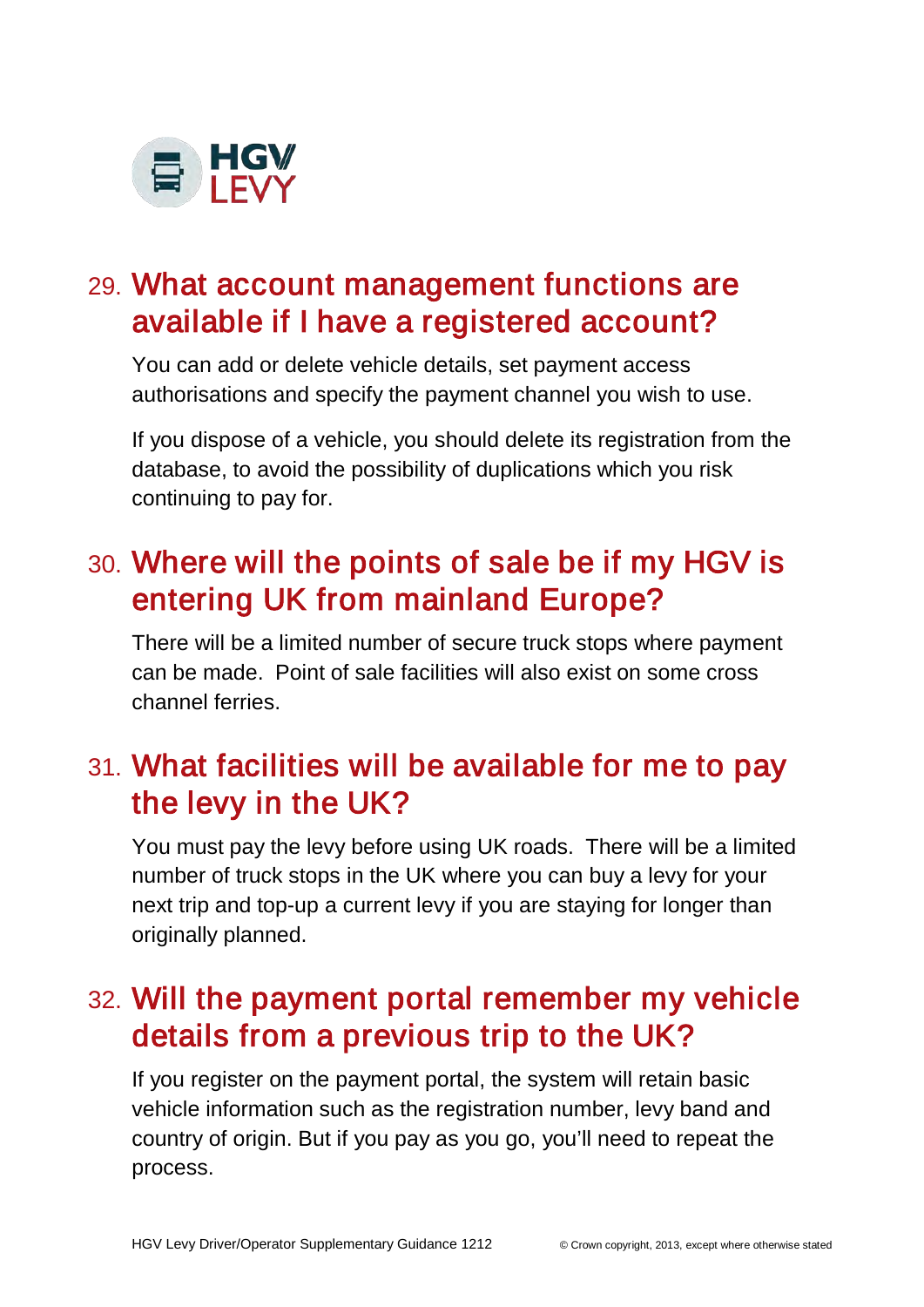

# 33. Will there be a limit on the number of times a credit card can be used to pay for levies in a week?

No, unlike the Eurovignette there is no limit.

# 34. If I break down in the UK, do I still have to pay for the days the vehicle is not moving?

The levy has to be paid for all days that an HGV is operating in the UK.

# 35. Am I liable for the levy if the vehicle stays in the UK for longer than originally planned?

The levy has to be paid for all additional days that the vehicle operates in the UK. If the driver is unsure whether the vehicle is covered for additional days, he can check the Public Register. If additional days are needed, the driver or the operator can top-upon-line or by phone. There will also be a very small number of points of sale in the UK where the driver you can top-up the levy. These locations are still to be confirmed.

# 36. What happens if I don't have internet access and or a company mobile phone?

You'll need to use a personal or public phone or a public internet point.

# 37. Will there be a call centre I can call to make a payment or top-up?

Yes.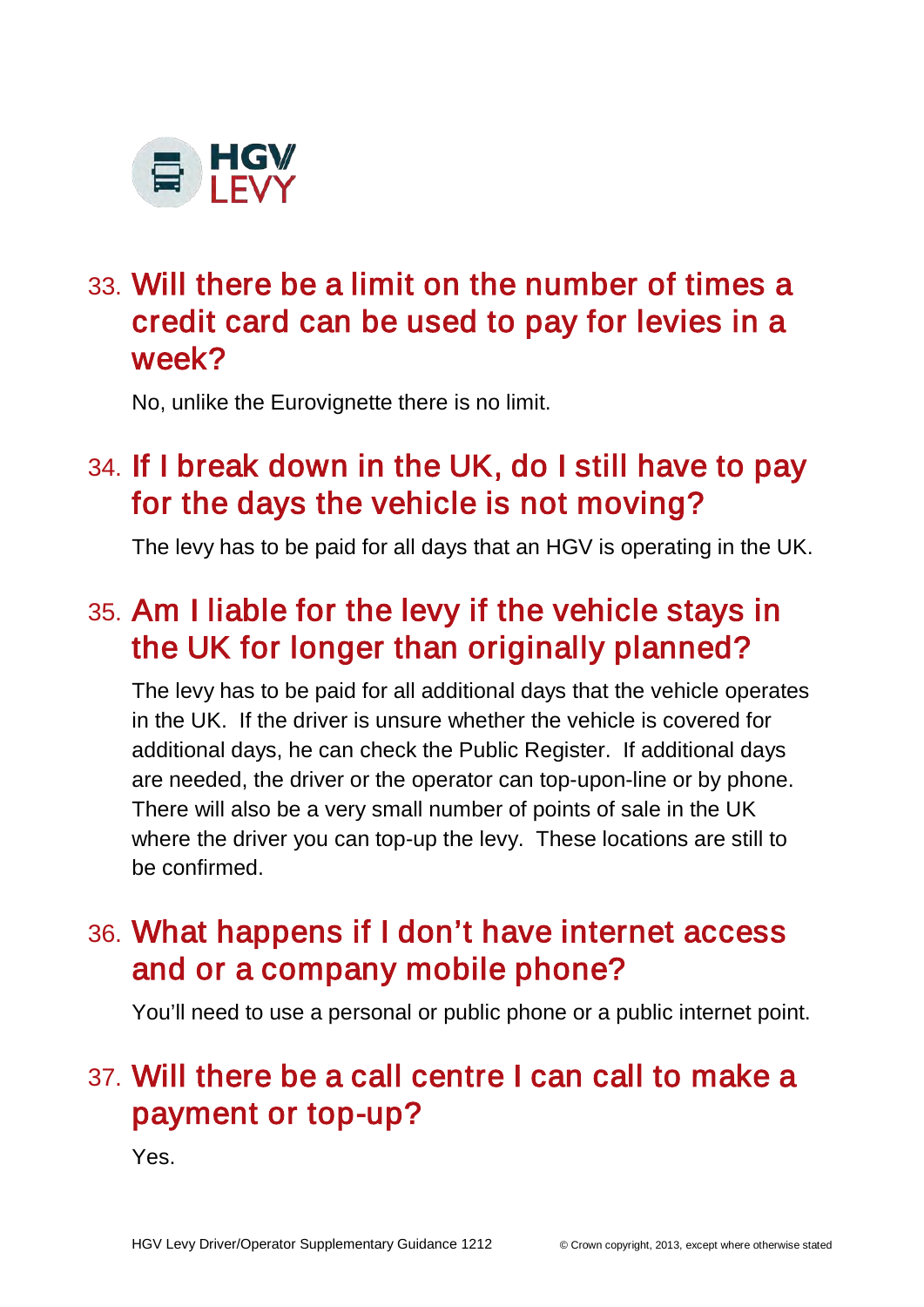

# 38. Will I have to pay the Congestion Charge, M6 Toll and other tolls in the UK if I've paid my levy?

Yes. These tolls and charges will continue to apply to HGVs.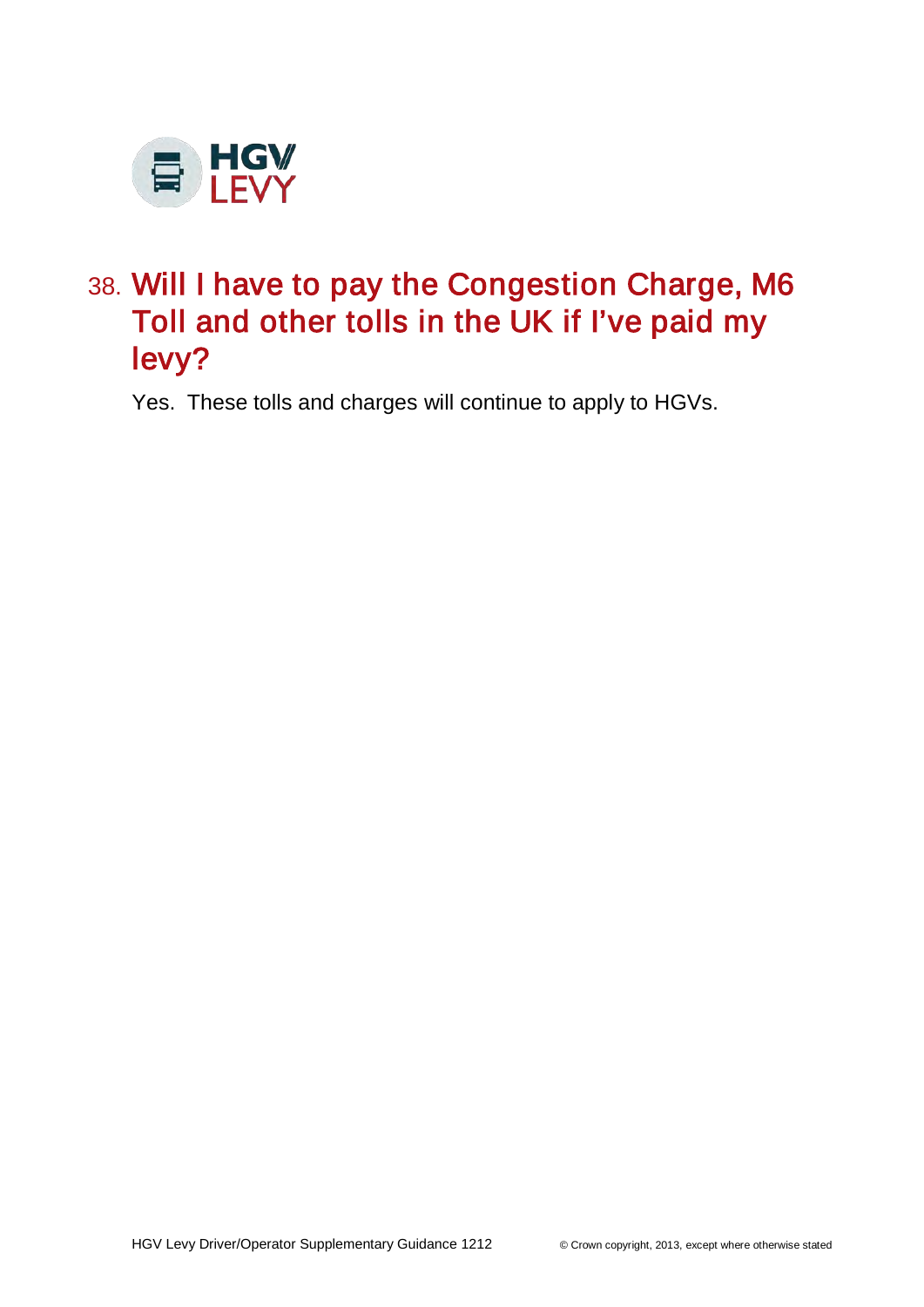

# ENFORCEMENT OF THE LEVY

# 39. How would the enforcement agencies know if I haven't paid my levy?

All enforcement agencies will be automatically alerted when an HGV enters the UK road network without paying the levy. HGVs will be stopped and the driver issued with a £300 fixed penalty which will be taken at the roadside.

# 40. What if I pay a lower band of levy than I should, based on the vehicle overall combination weight?

Your vehicle will be flagged as of interest to the enforcement authorities and will be stopped if detected on UK roads and issued with a £300 fine.

#### 41. Will it be possible to let operators know if any of their HGVs hasn't paid the levy?

No. It is the operator's and driver's responsibility to ensure that the levy has been paid.

# 42. What if I haven't paid the levy - and I have no means of paying the £300 fixed penalty when I am stopped?

Your HGV will be immobilised and impounded until payment of the fine is made. Additional immobilisation and storage costs will also be charged.